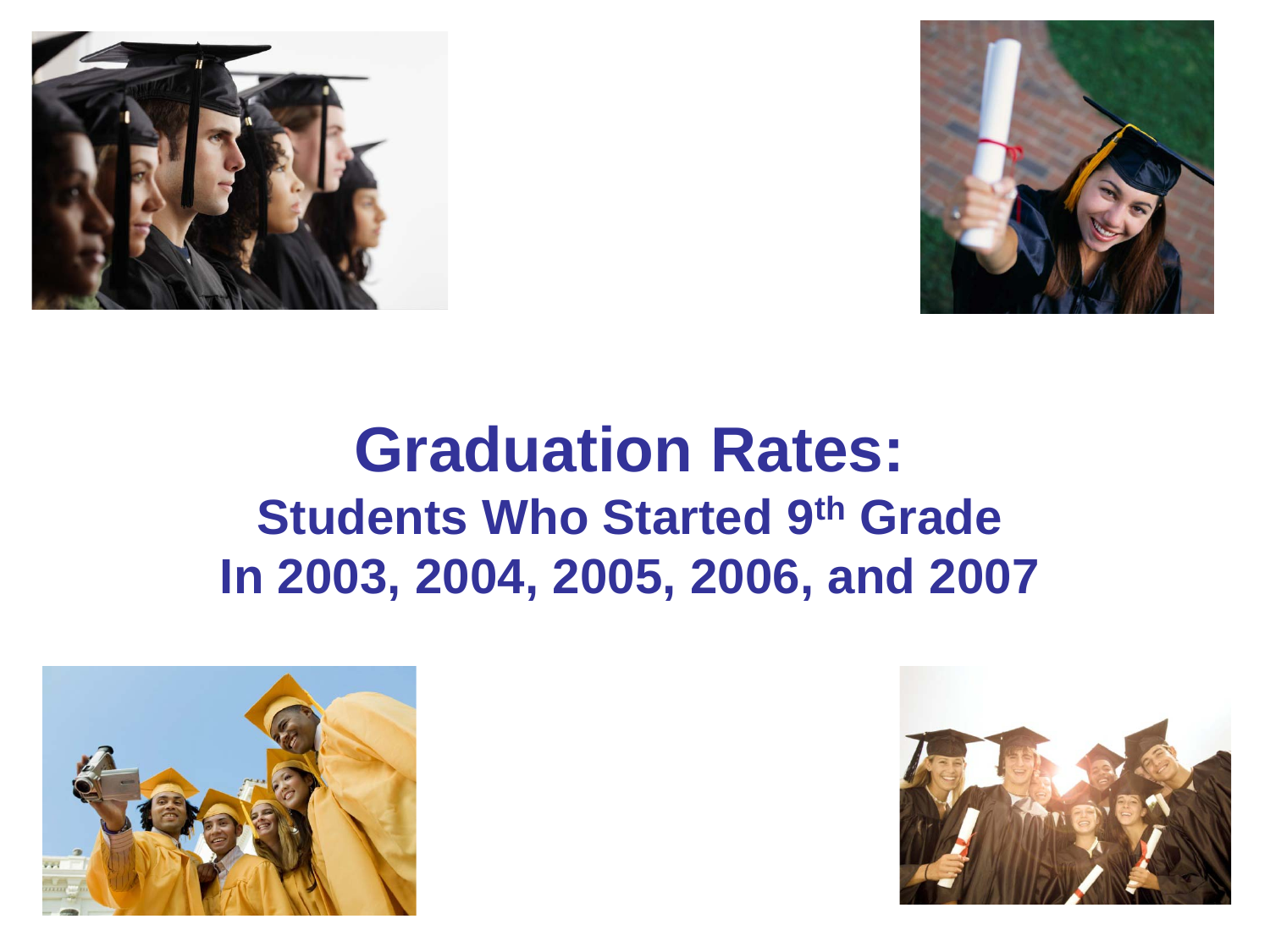# **The Bottom Line**

- Statewide graduation rates are increasing slowly, but are still too low for our students to be competitive.
- Results are uneven among school districts.
- Graduation rates for English Language Learners are far too low.
- The Achievement Gap persists.
- Graduation rates for Students with Disabilities are far too low.
- Aspirational Performance Measures tell more about high school outcomes and will inform Regents decisions on graduation requirements.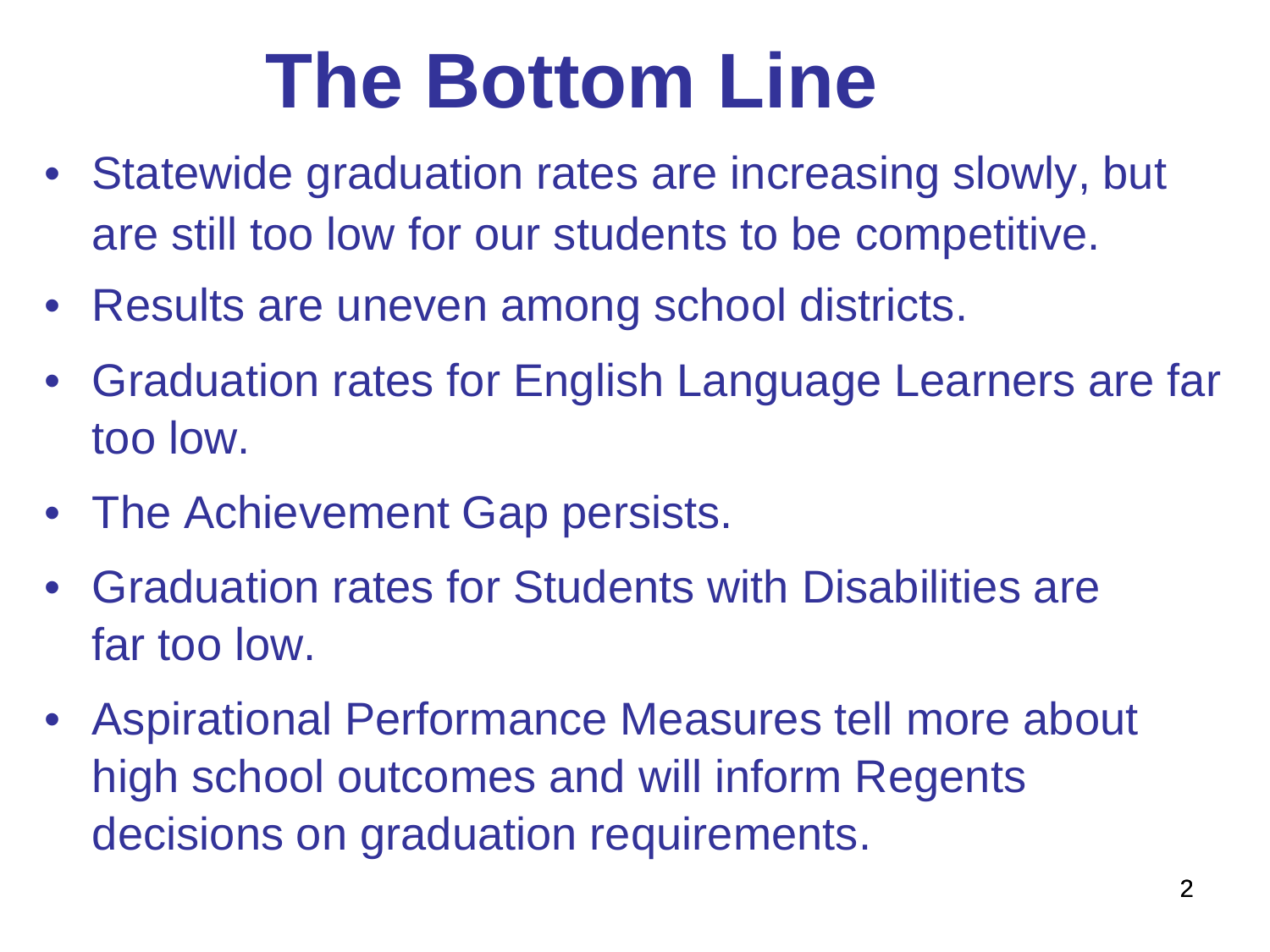# **The Path Forward**

- The Board of Regents is advancing an educational reform agenda with the goal of ensuring that all students are college and career ready.
- Many aspects of the Regents reform agenda are already being implemented; other aspects will be implemented soon.
- The graduation rates announced today, covering the cohort of students who entered grade 9 in 2007, do not reflect the impact that the Regents reform agenda will have on student outcomes.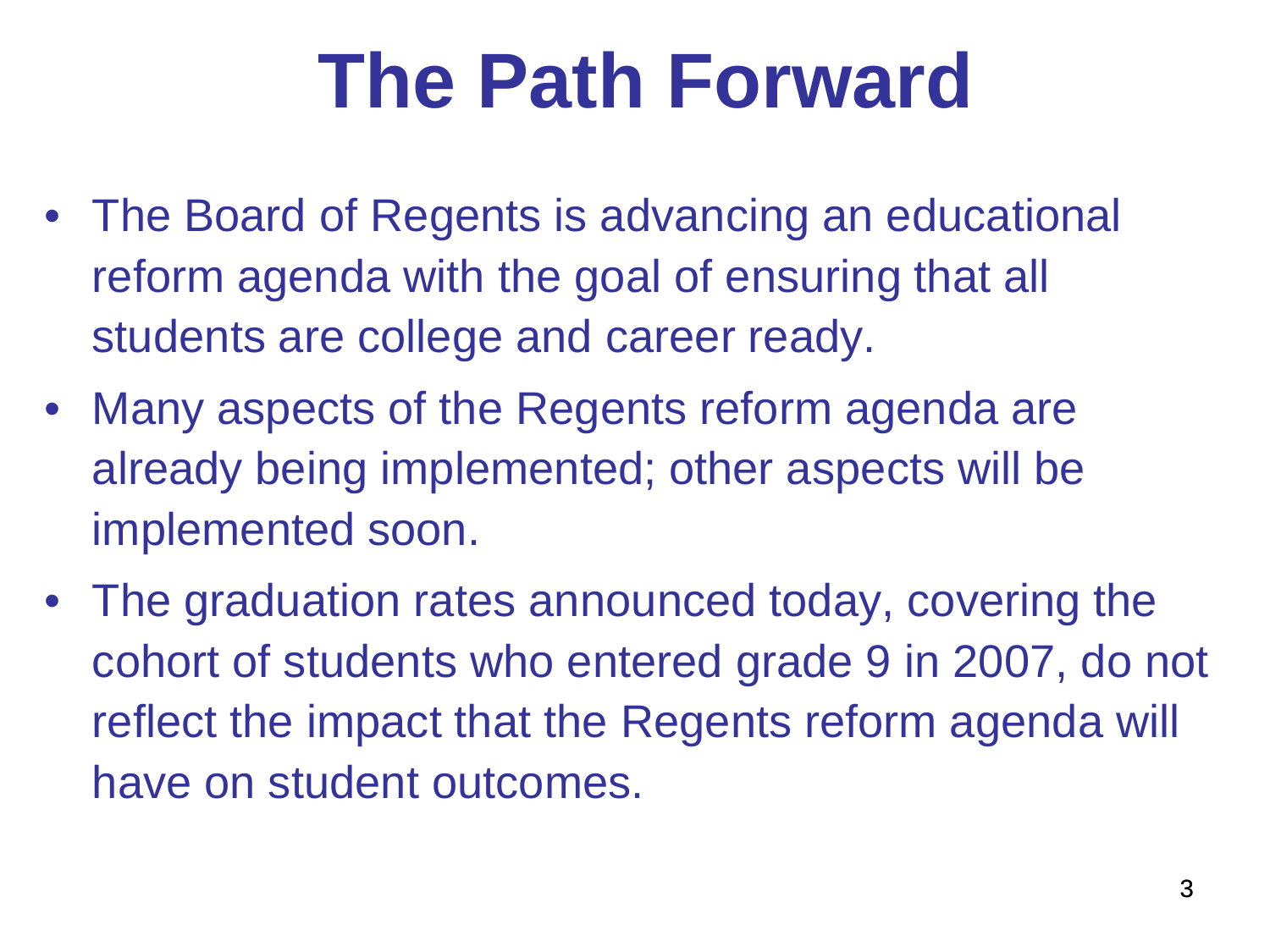# **The Path Forward (cont'd)**

Critical aspects of the reform agenda that are expected to lift student performance and prepare them for college and careers include:

- Implementing **Common Core standards** and developing curriculum and assessments aligned to these standards.
- Building **instructional data systems** that measure student success and inform teachers and principals how they can improve practice in real time.
- Recruiting, developing, retaining, and rewarding **effective teachers and principals**.
- **Turning around** the lowest-achieving schools.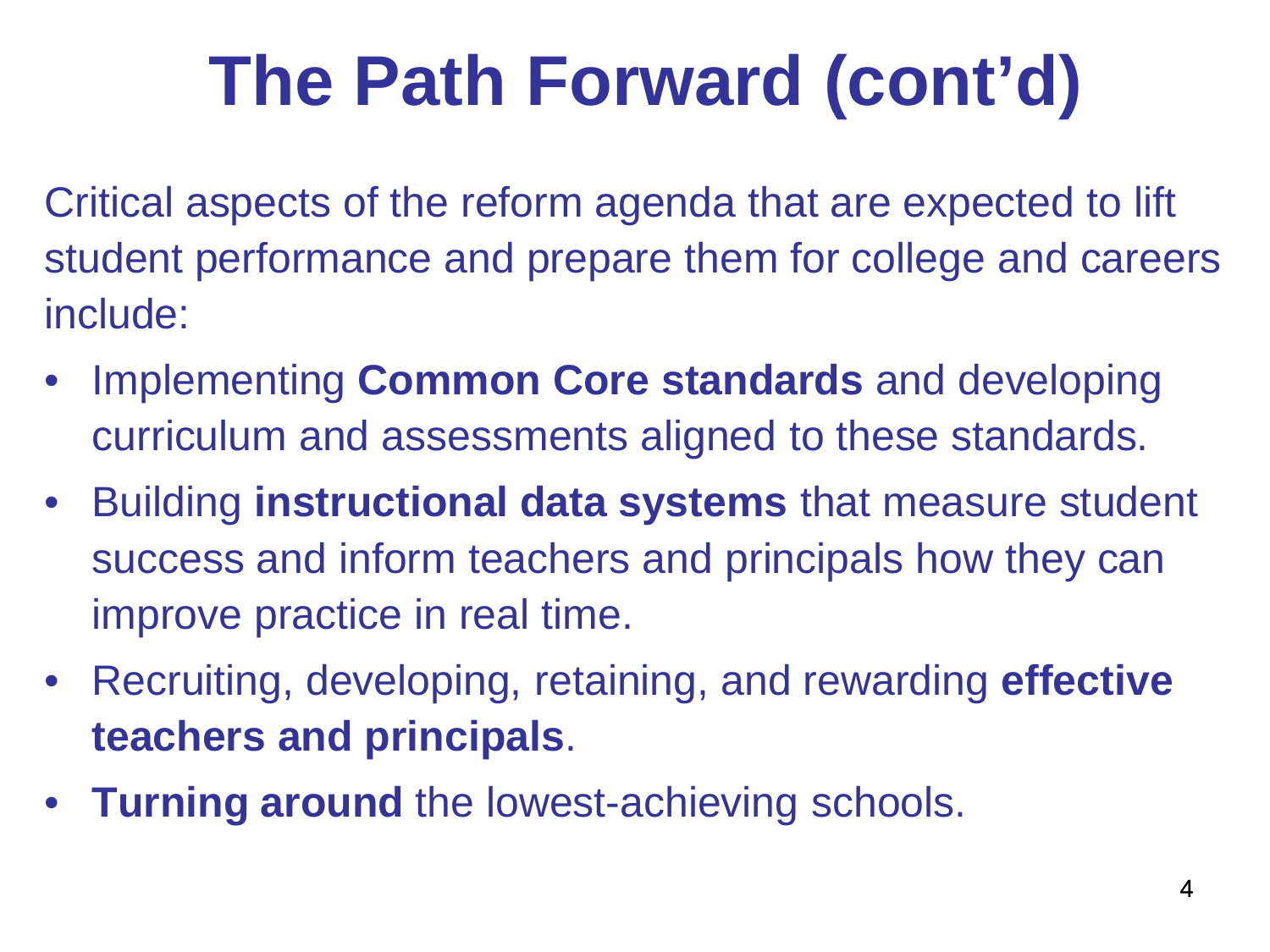### **Graduation rates reported by Big 5 city school districts have generally increased during the past five years.**

**Percentage of Students Graduating with a Local, Regents, or Regents with Advanced Designation diploma After 4 Years**



**Results Through June, All Students**

**■ 2003 Cohort ■ 2004 Cohort □ 2005 Cohort ■ 2006 Cohort ■ 2007 Cohort** 

**\* See Slide 23 for an explanation of changes in Buffalo's cohort size**

**\*\* Large City N/RC = Buffalo, Rochester, Syracuse, and Yonkers combined.**

5 **2007 cohort results for Buffalo, Rochester, Syracuse, and Yonkers include students enrolled for at least one day in a school or the district. The "one day" rule is in effect for all NYC, N/RC, and statewide cohorts.**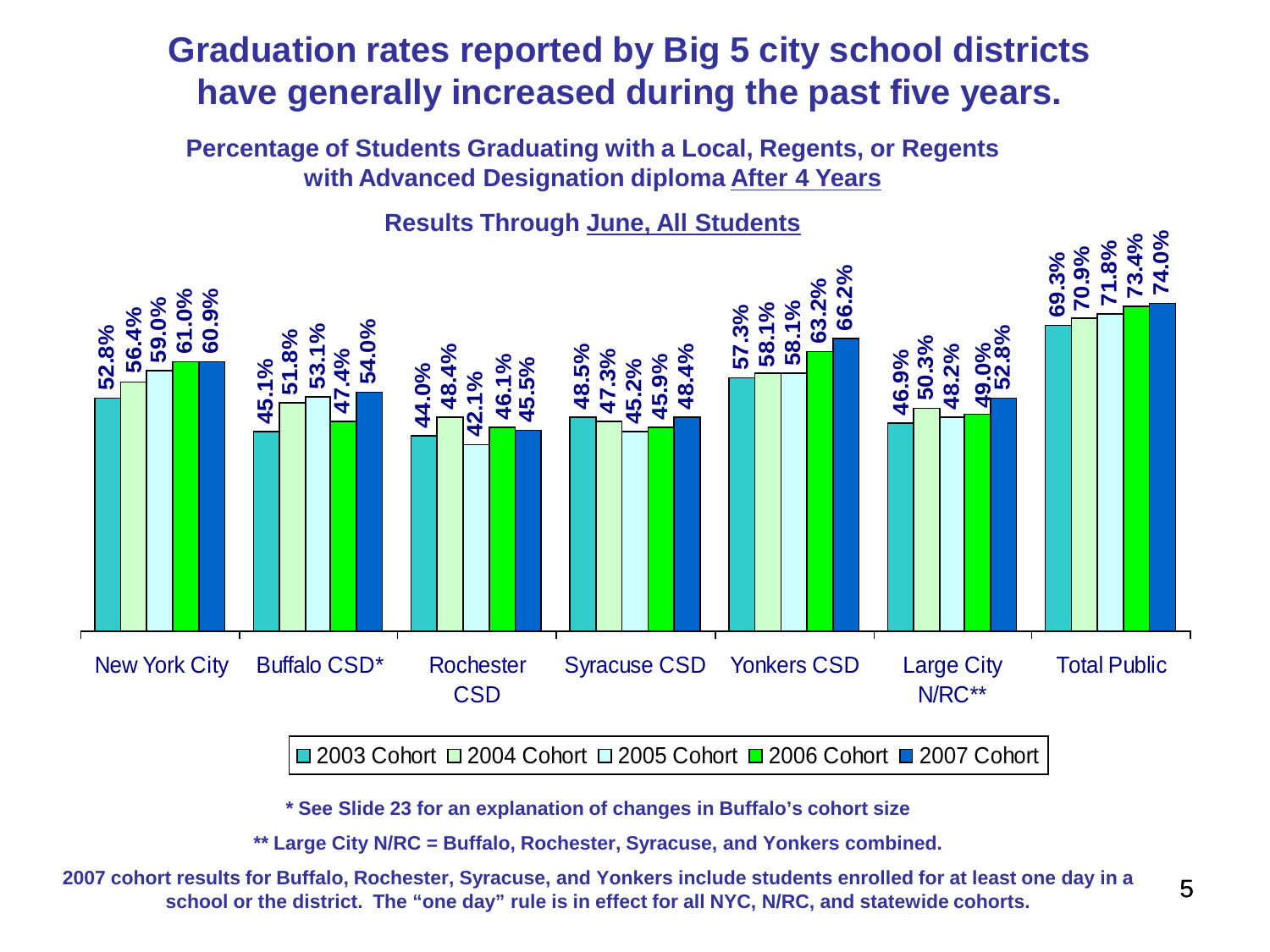### **Graduation rates reported by Big 5 city school districts have generally increased during the past five years.**

**Percentage of Students Graduating with a Local, Regents, or Regents with Advanced Designation diploma After 4 Years**



□ 2004 Cohort/August □ 2005 Cohort/August □ 2006 Cohort/August ■ 2007 Cohort/August

**\* See Slide 23 for an explanation of changes in Buffalo's cohort size**

**\*\* Large City N/RC = Buffalo, Rochester, Syracuse, and Yonkers combined.**

6 **2007 cohort results for Buffalo, Rochester, Syracuse, and Yonkers include students enrolled for at least one day in a school or the district. The "one day" rule is in effect for all NYC, N/RC and statewide cohorts.**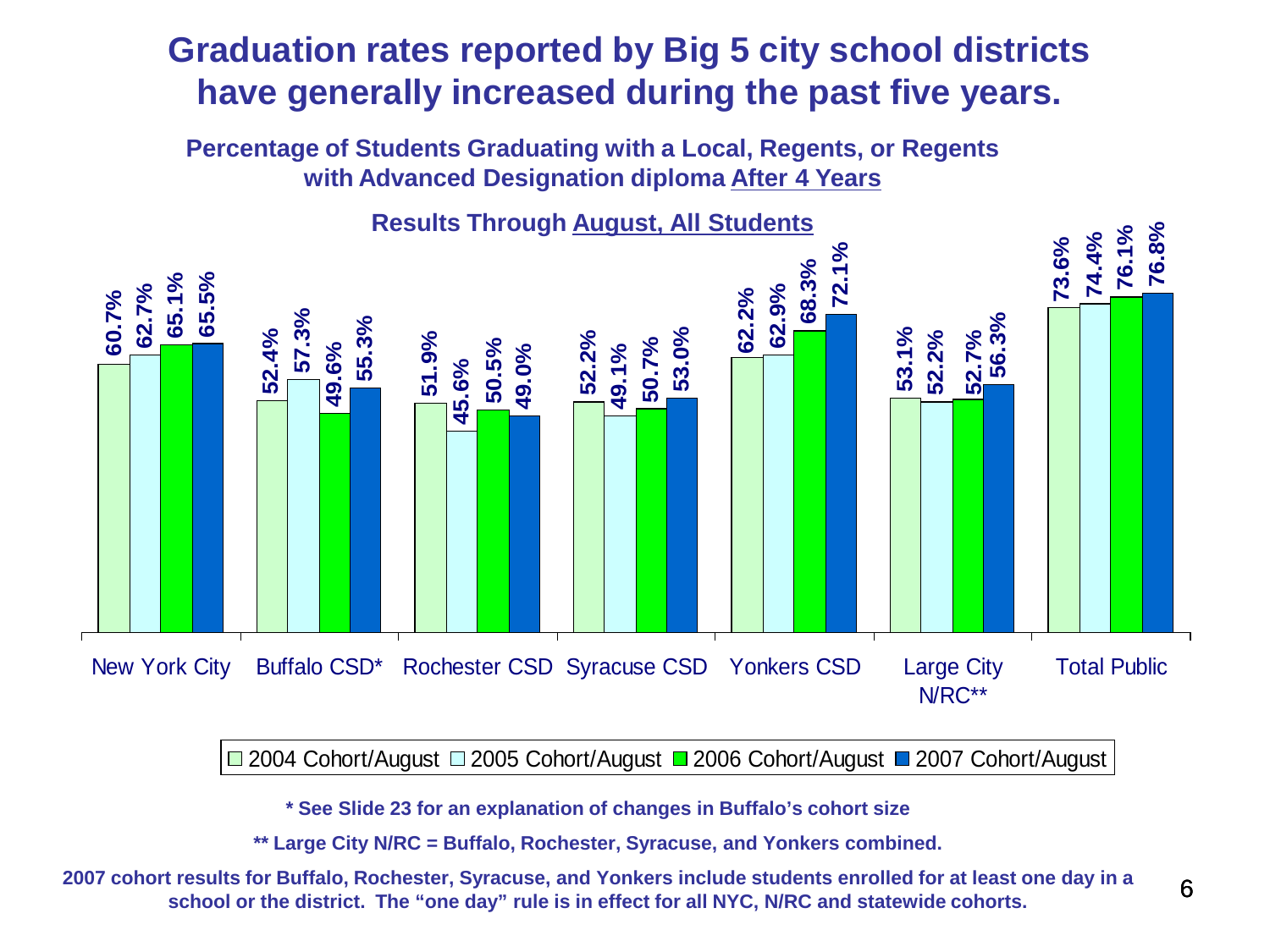### **Graduation rates reported by Big 5 city school districts have generally increased during the past five years.**

**Percentage of Students Graduating with a Local, Regents, or Regents with Advanced Designation diploma After 4 Years**

**Results Through June and August, All Students**



**\* See Slide 23 for an explanation of changes in Buffalo's cohort size**

**\*\* Large City N/RC = Buffalo, Rochester, Syracuse, and Yonkers combined.**

**2007 cohort results for Buffalo, Rochester, Syracuse, and Yonkers include students enrolled for at least one day in a school or the district. The "one day" rule is in effect for all NYC, N/RC and statewide cohorts.**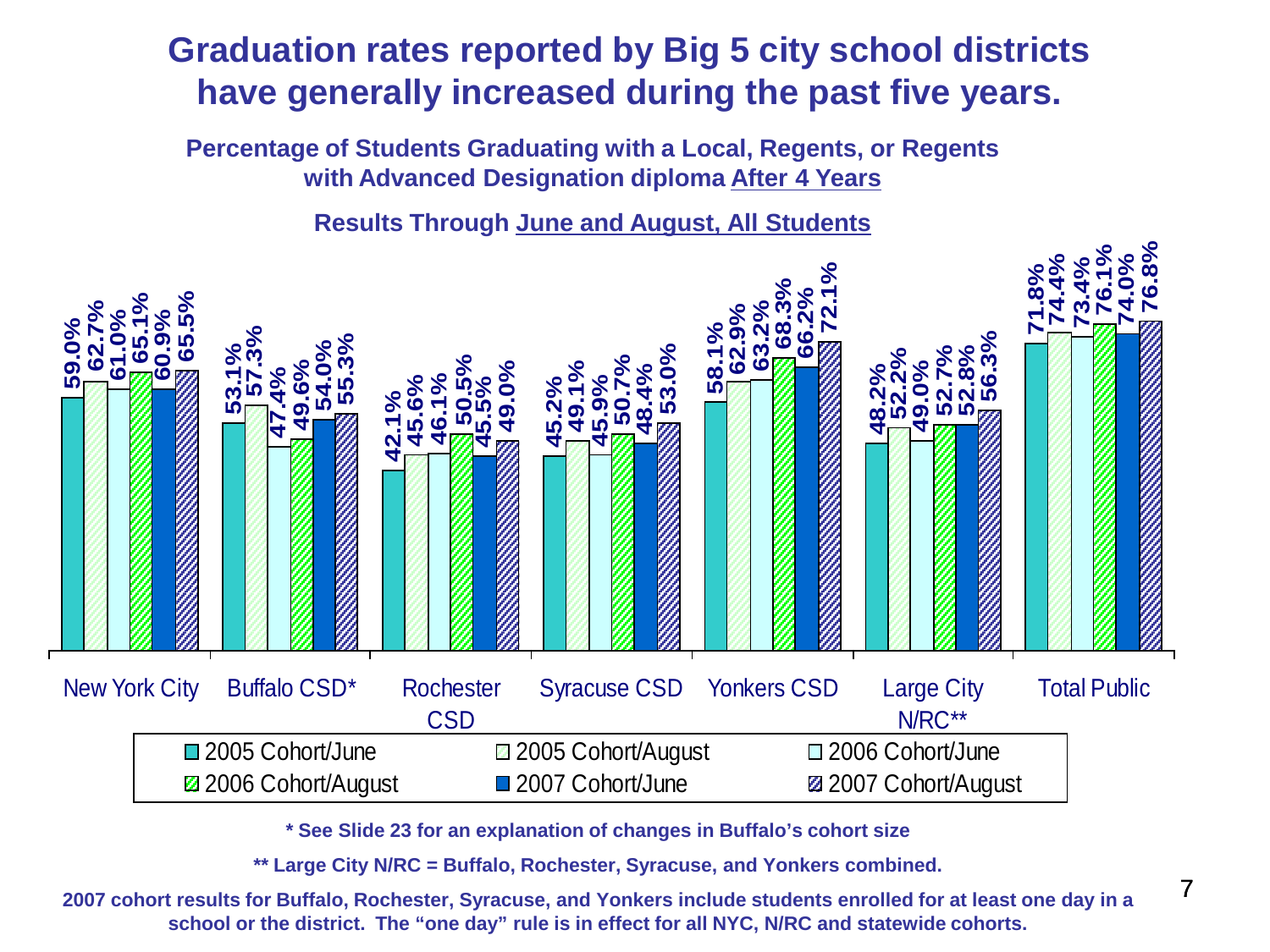**Graduation rates for high need urban/suburban and rural districts have increased over the past five years. Average and low need districts have the highest graduation rates.** 

> **Percentage of Students Graduating with a Local, Regents, or Regents with Advanced Designation diploma After 4 Years**

> > **Results Through June, All Students**



**■ 2003 Cohort ■ 2004 Cohort □ 2005 Cohort ■ 2006 Cohort ■ 2007 Cohort**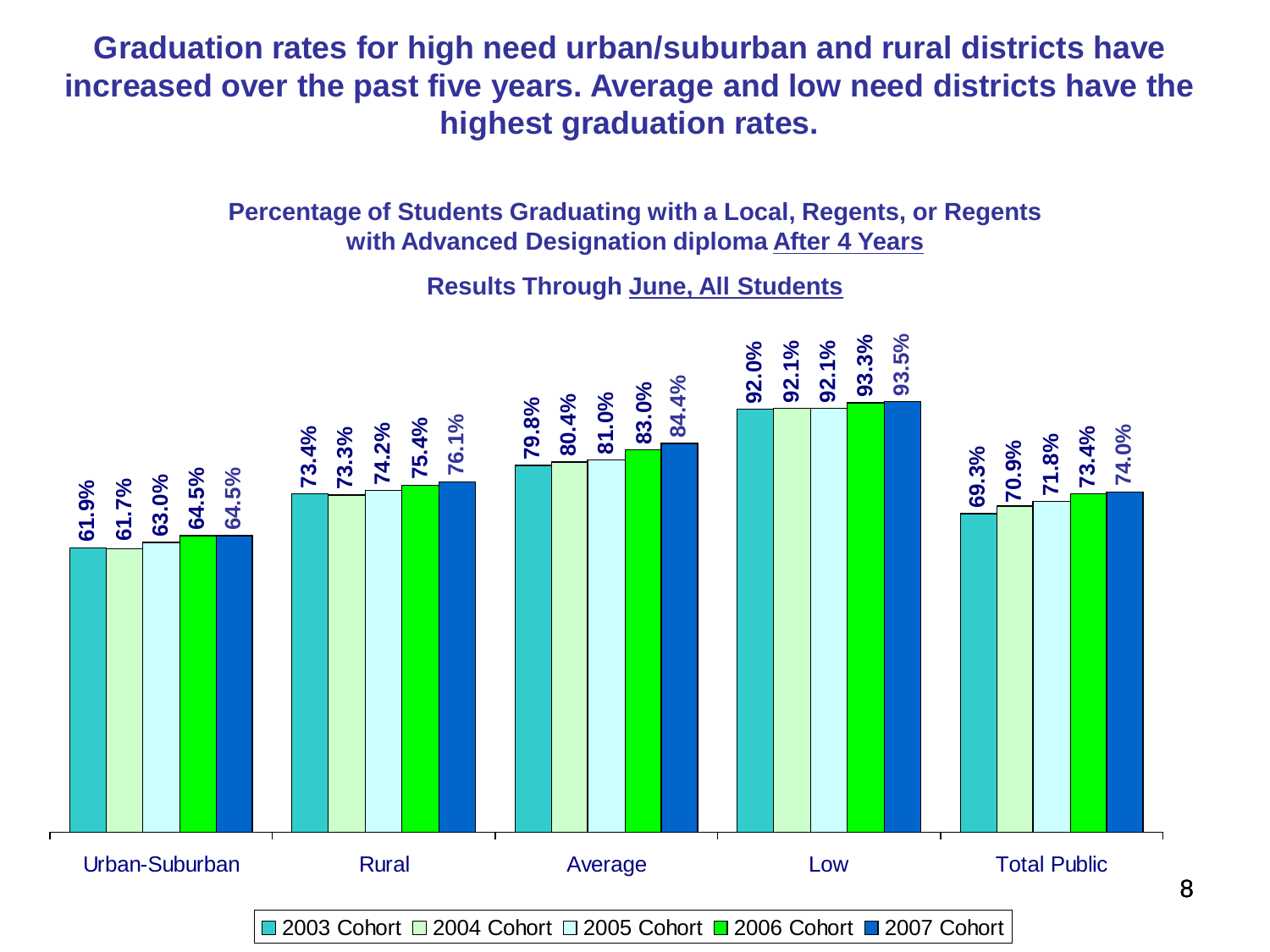## **The Graduation Rate for Charter Schools**

#### **Percentage of Students Graduating with a Local, Regents, or Regents with Advanced Designation diploma After 4 Years**

#### **Results Through June, All Students**



**Charters** 

□ 2003 Cohort □ 2004 Cohort □ 2005 Cohort □ 2006 Cohort □ 2007 Cohort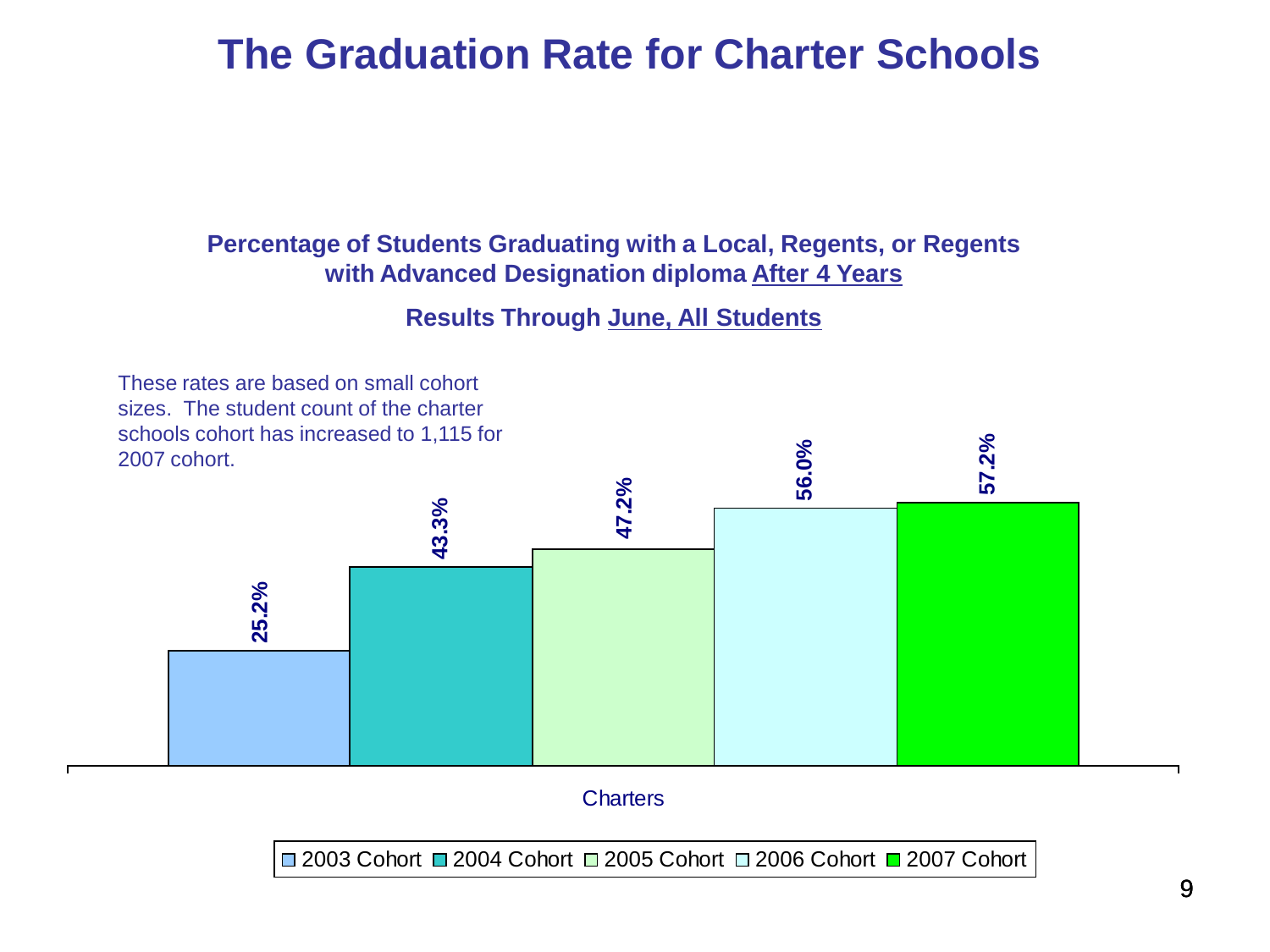**The percentage of students earning Local Diplomas has decreased for each cohort since 2004. The percentage of students earning Regents Diplomas with Advanced Designation remains relatively flat over time.** 

#### **Statewide, the percentage of cohort members earning a Local, Regents, or Regents with Advanced Designation Diploma**



**□ Regents Diploma with Advanced Designation ■ Regents Diploma ■ Local Diploma**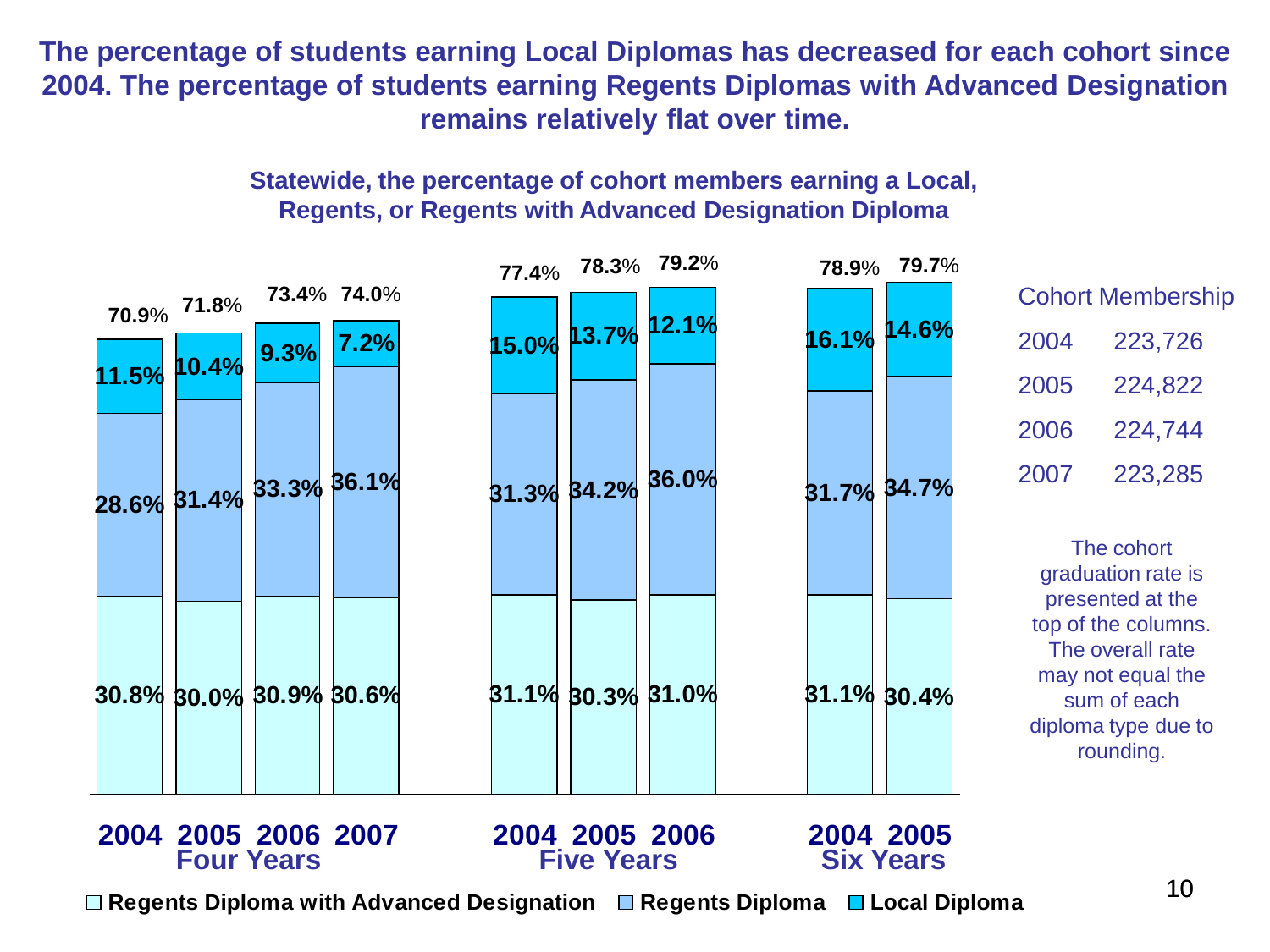## **The 4-year graduation rate for New York City has remained stable. A decreasing percentage of graduates earn a Local Diploma.**



**E** Regents Diploma with Advanced Designation E Regents Diploma E Local Diploma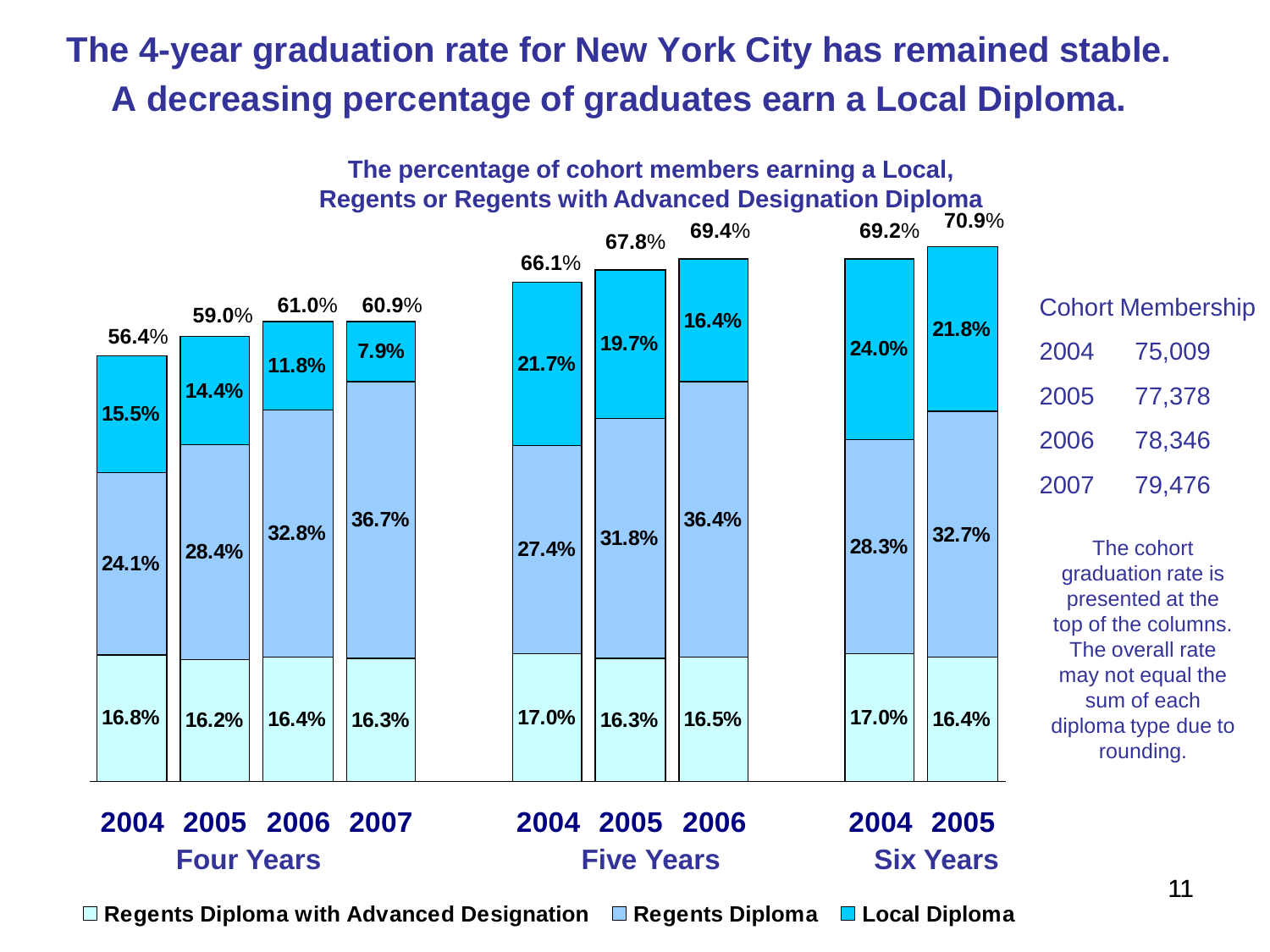# **The Achievement Gap Persists**

- The overall graduation rate achievement gap has remained stable.
- The gap is widest for the Advanced Designation diploma.
- As a percentage of the cohort, more Black and Hispanic students than White students earn Local Diplomas.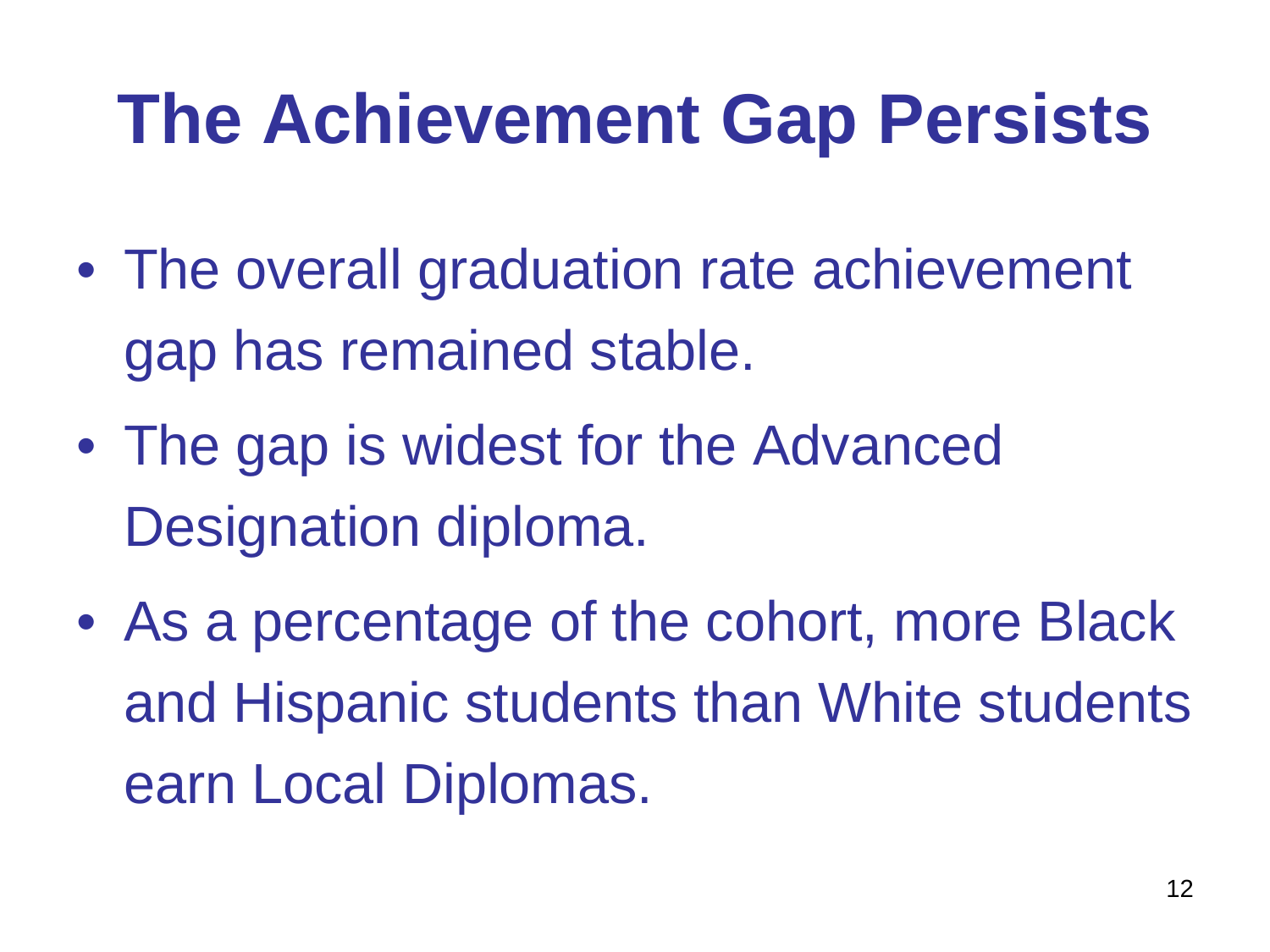**Statewide, the graduation rate achievement gap has remained stable. The gap is larger based on the percent of the cohort that earned a Regents Diploma with Advanced Designation. As a**  percent of the cohort, more Black and Hispanic students than White students earned Local Diplomas.

**Percentage Point Difference in Percentage of Cohort Earning Credentials after Four Years**

**Positive values indicate the rate for Black/Hispanic students was lower than for White students Negative values indicate the rate for Black/Hispanic students was higher than for White students**



**2004 Cohort 2005 Cohort 2006 Cohort 2007 Cohort**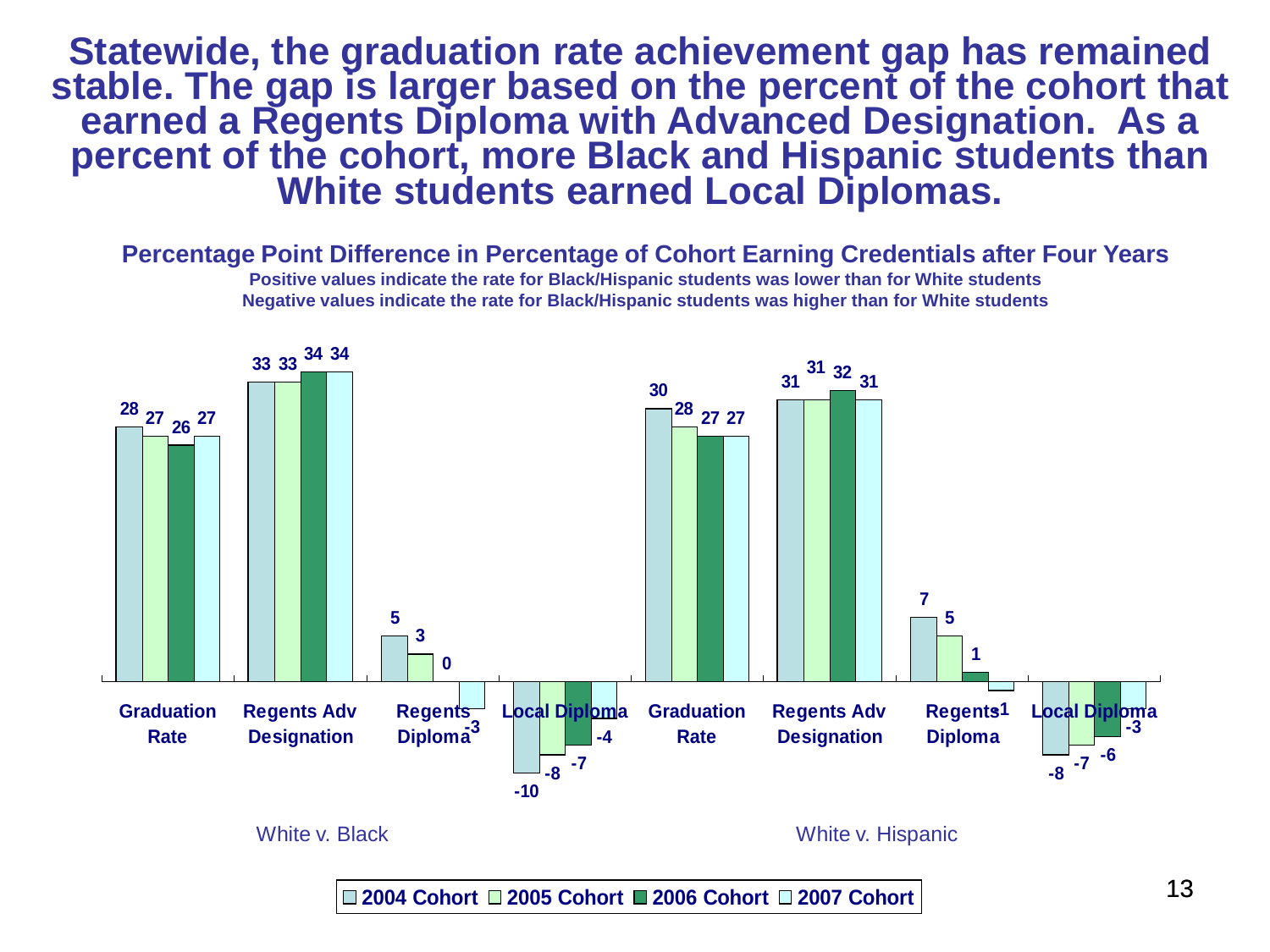## **Graduation rates by credential awarded All Public Schools**

**Percentage of cohort members earning a Local, Regents or Regents Diploma with Advanced Designation, selected racial ethnic groups after 4 years**



The cohort graduation rate is presented at the top of the columns. The overall rate may not equal the sum of each diploma type due to rounding.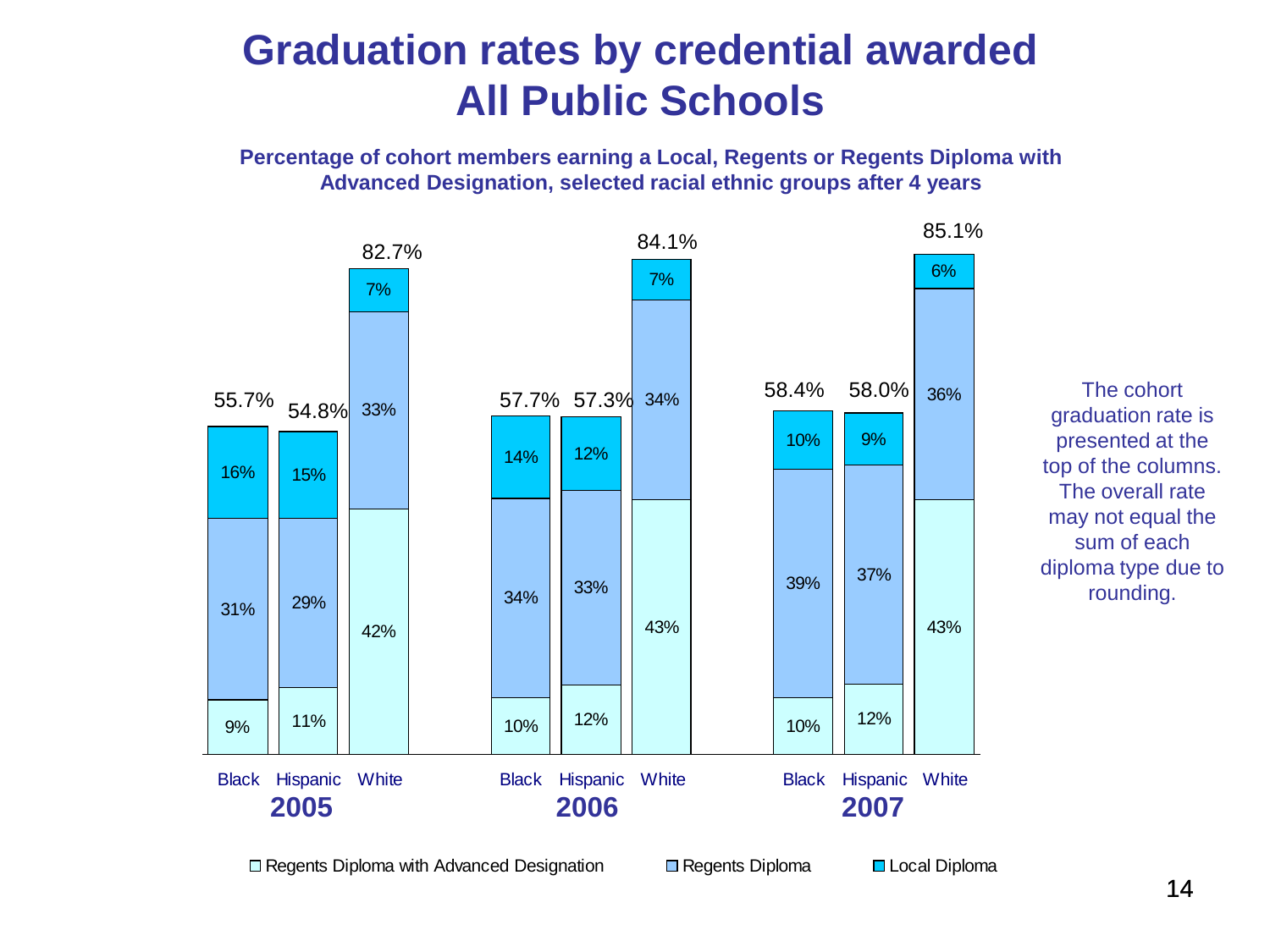# **Beyond Graduation Rates: Aspirational Performance Measures**

- The Local Diploma will no longer be an option for most general education students who begin grade 9 in September 2008 or later (see Slide 24).
- The Department will implement changes to the assessment program to better support the determination of college- and career-readiness.
- The Regents have established Aspirational Performance targets to be used by schools and districts to measure progress.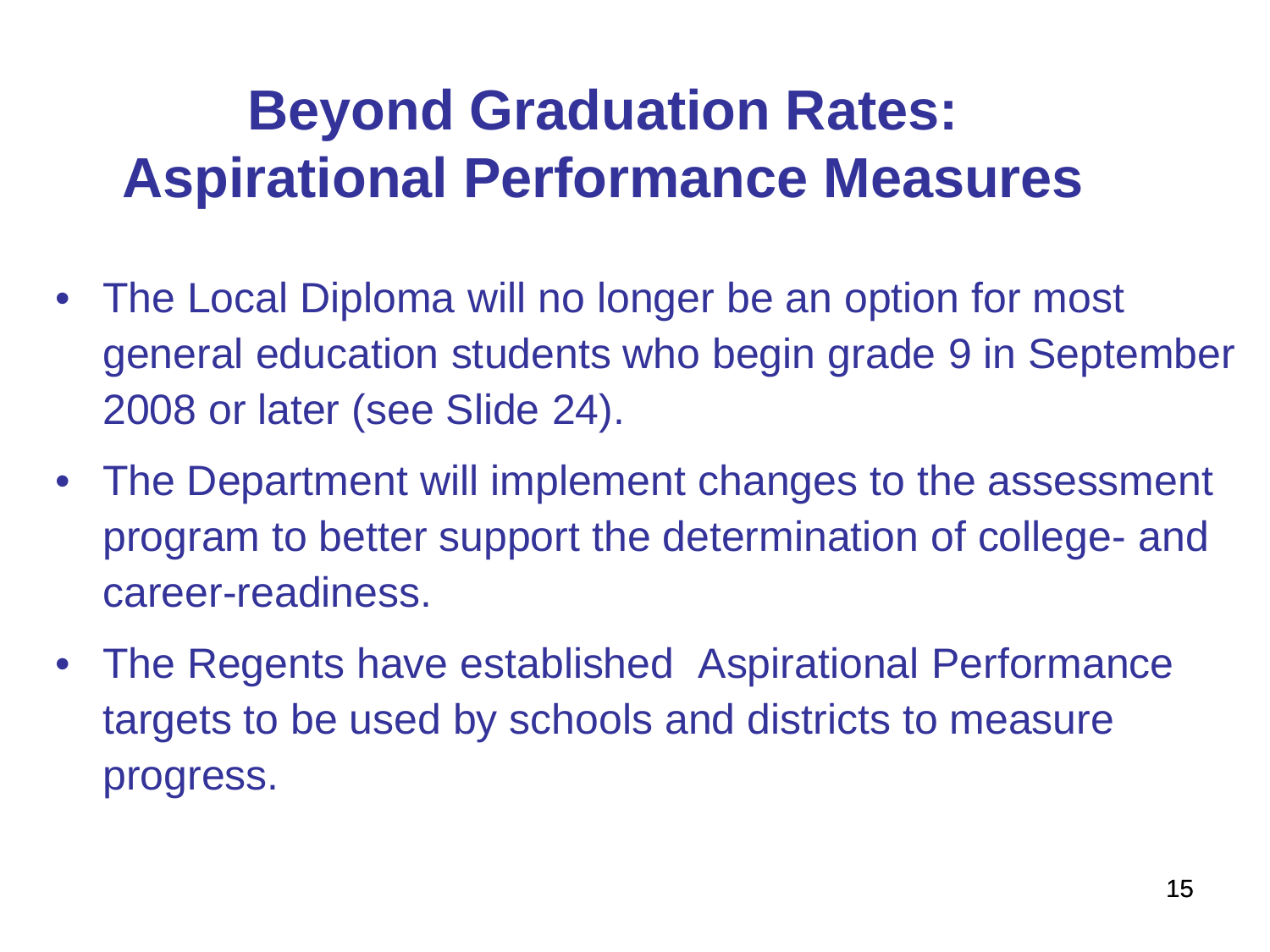# **2007 Cohort Outcomes on two Aspirational Performance Measures (APMs) are reported for all Districts and High Schools**

### **1. Advanced Regents Diploma Percentage APM**

The percentage of cohort students who earned a Regents Diploma with Advanced Designation (22 units of credit, 7-9 Regents examinations at 65 or above, and advanced course sequences in languages other than English, CTE, or the arts)

### **2. ELA/Math APM**

The percentage of cohort students who graduated with a Local, Regents, or Regents with Advanced Designation diploma **and** earned a 75 or greater on their English Regents examination **and** earned a 80 or greater on a math Regents examination

### **Outcomes on APMs are significantly lower than the overall graduation rates.**

We will report APMs for schools and districts while college and career-ready graduation requirements are phased in for students.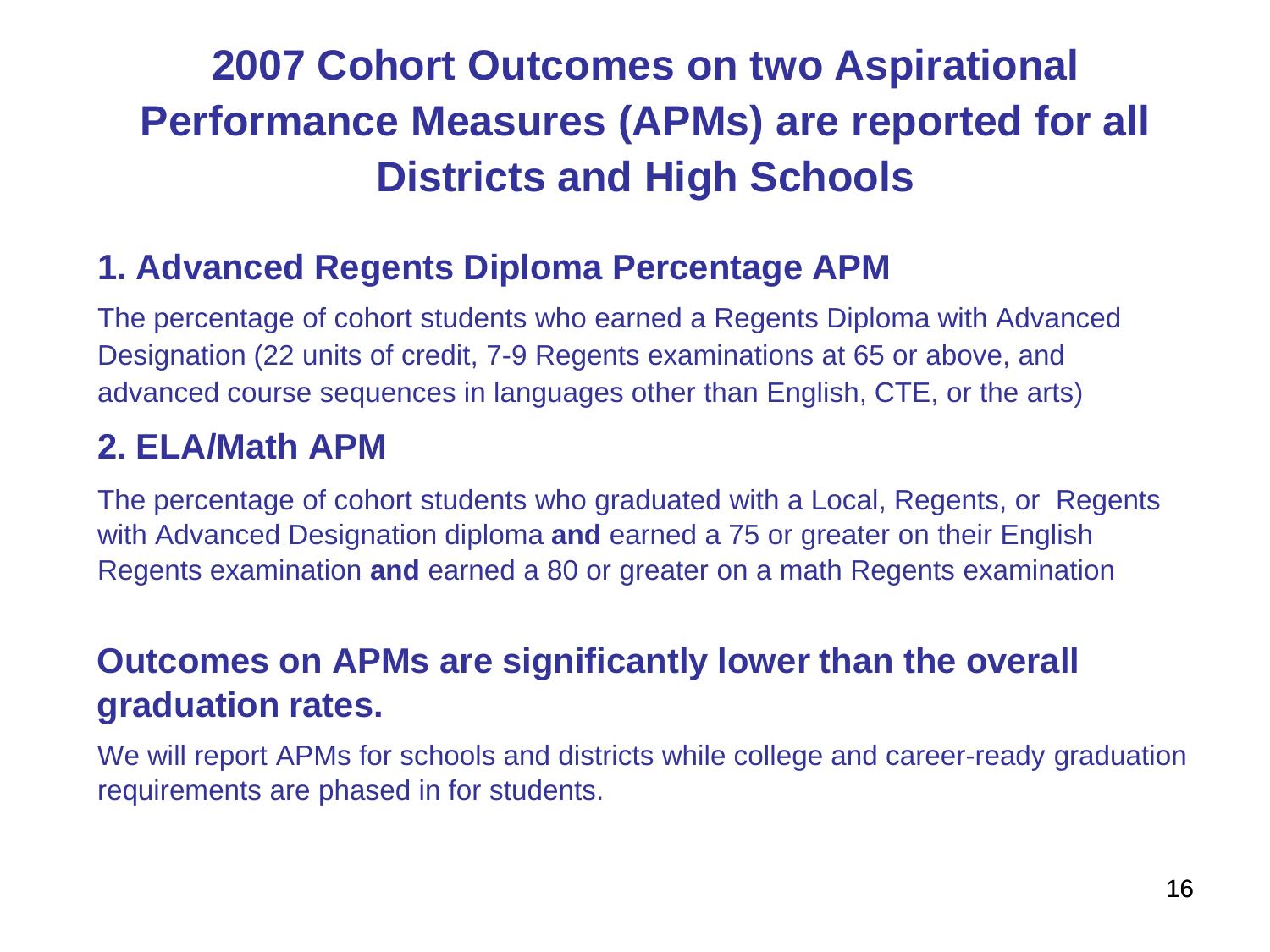## **Aspirational Performance Measures - Usage**

NYSED will update these APMs as new research findings become available and as State assessments become aligned with the Common Core State Standards.

Although the ELA/Math APM remains a useful within-year comparison against performance benchmarks and across schools and districts, this measure is not directly comparable across the 2006 and 2007 cohorts, in part because of the different math Regents exams that were introduced and retired during the 2007-08 to 2009-10 school years (see Slide 25).

In particular, although the Math A Regents exam was available when the 2006 cohort was enrolled in grade 9, the Integrated Algebra Regents exam was available when the 2007 cohort was enrolled in grade 9.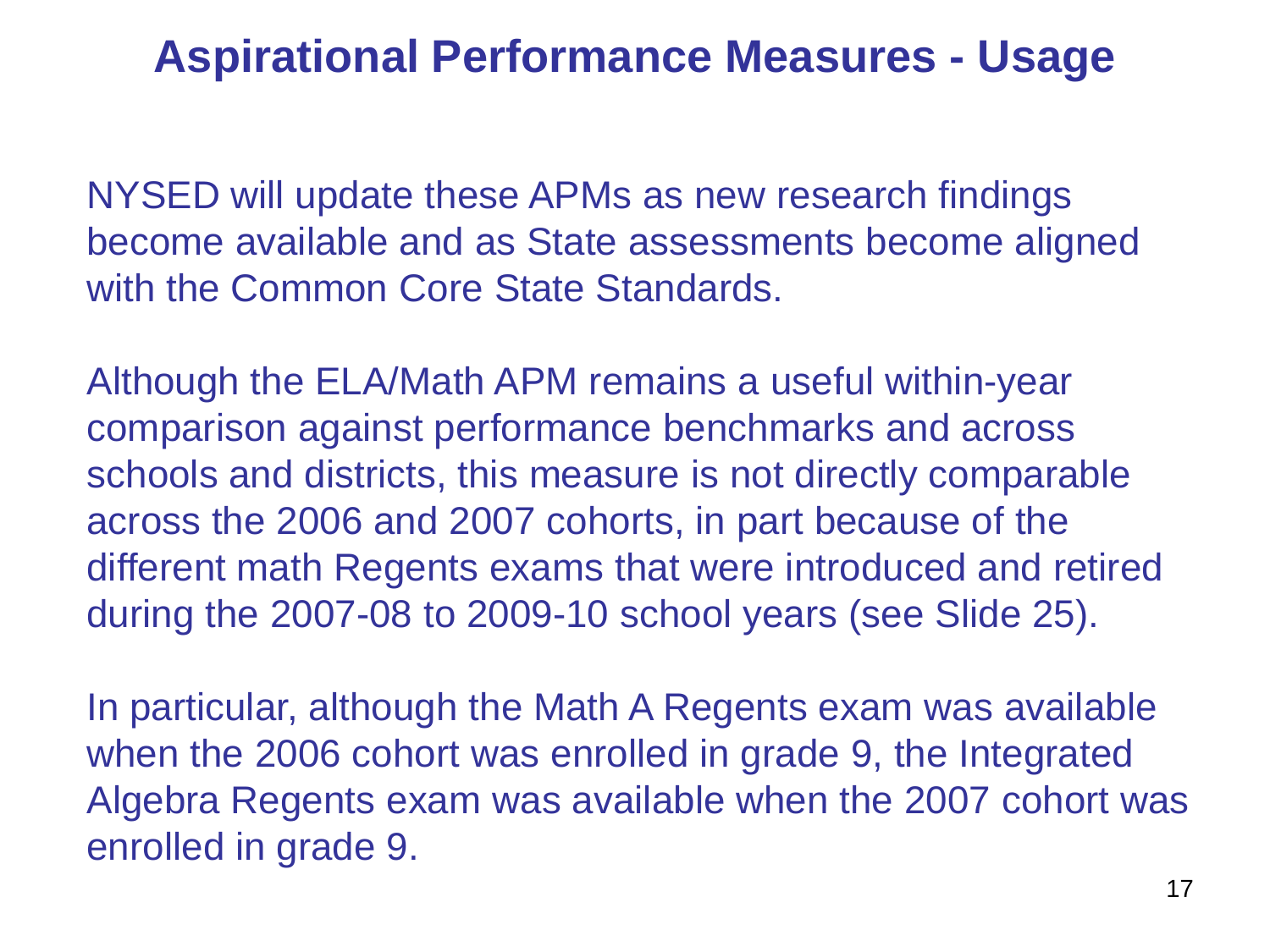**Aspirational Performance Measures\* (APMs) as a percentage of the cohort compared to the Graduation Rate percentage for students in the 2006 and 2007 cohorts in the Big 5 City School Districts**



**\* See Slide 17 for important information about the APMs**

**\*\* See Slide 23 for an explanation of changes in Buffalo's cohort size**

18 **2007 cohort results for Buffalo, Rochester, Syracuse, and Yonkers include students enrolled for at least one day in a school or the district**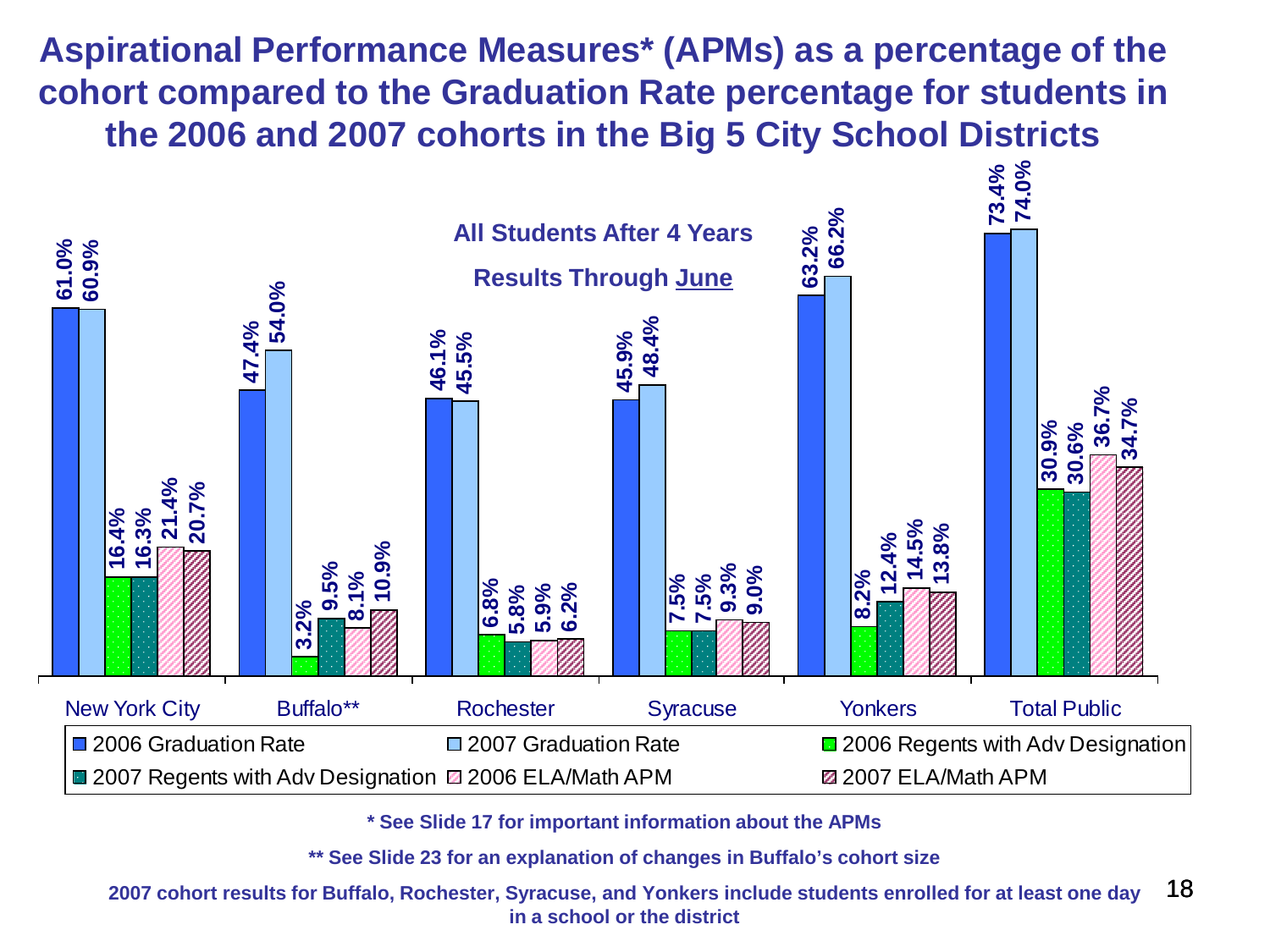### **Aspirational Performance Measures (APMs) as a percentage of the cohort compared to the Graduation Rate percentage for students in the 2006 and 2007 cohorts by Racial/Ethnic Group**



**\* See Slide 17 for important information about the APMs**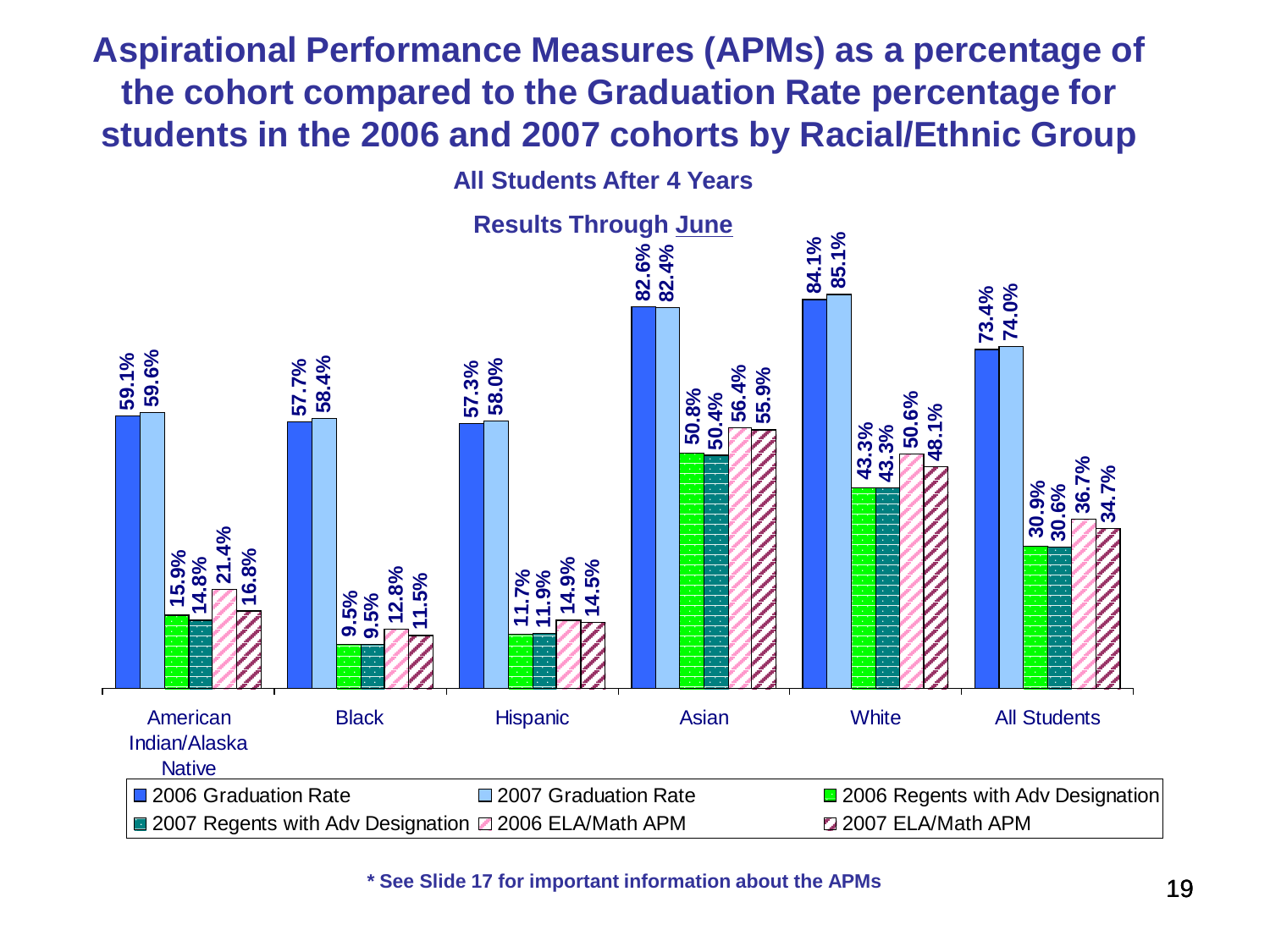**Statewide Aspirational Performance Measures (APMs) as a percentage of the cohort compared to the Graduation Rate percentage for students in the 2006 and 2007 cohorts**

> **English Language Learners, Students with Disabilities, General Education Students, and All Students After 4 Years**

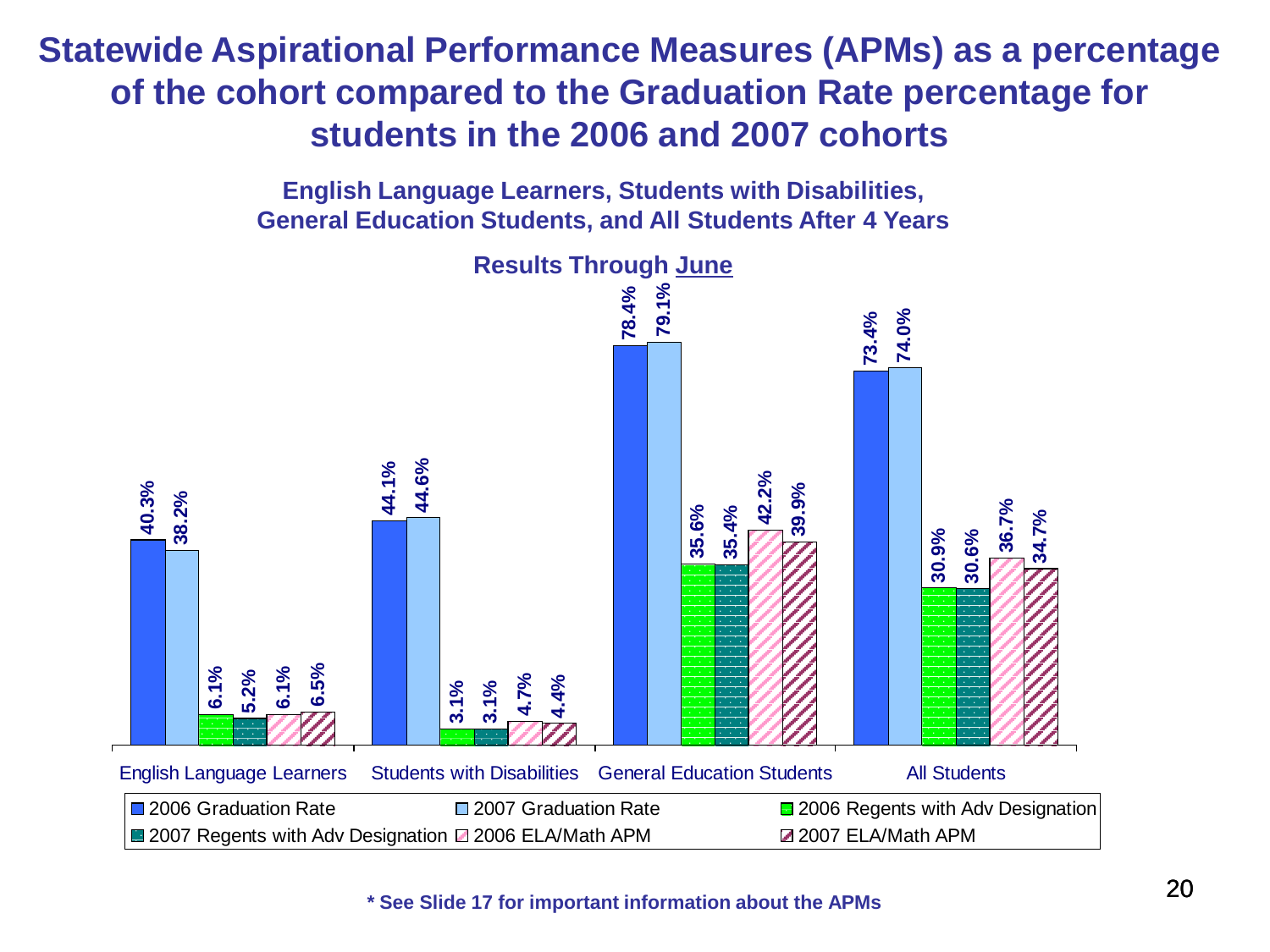**Aspirational Performance Measures (APMs) as a percentage of the cohort compared to the Graduation Rate percentage for students who started 9th grade in 2007 for Charter Schools**

**All Students After 4 Years**

**Results Through June**

These rates are based on small cohort sizes. The student count of the charter schools cohort has increased to 1,115 for 2007 cohort.



Charter Schools

Graduation Rate Regents with Adv Designation  $\Box$  ELA/Math APM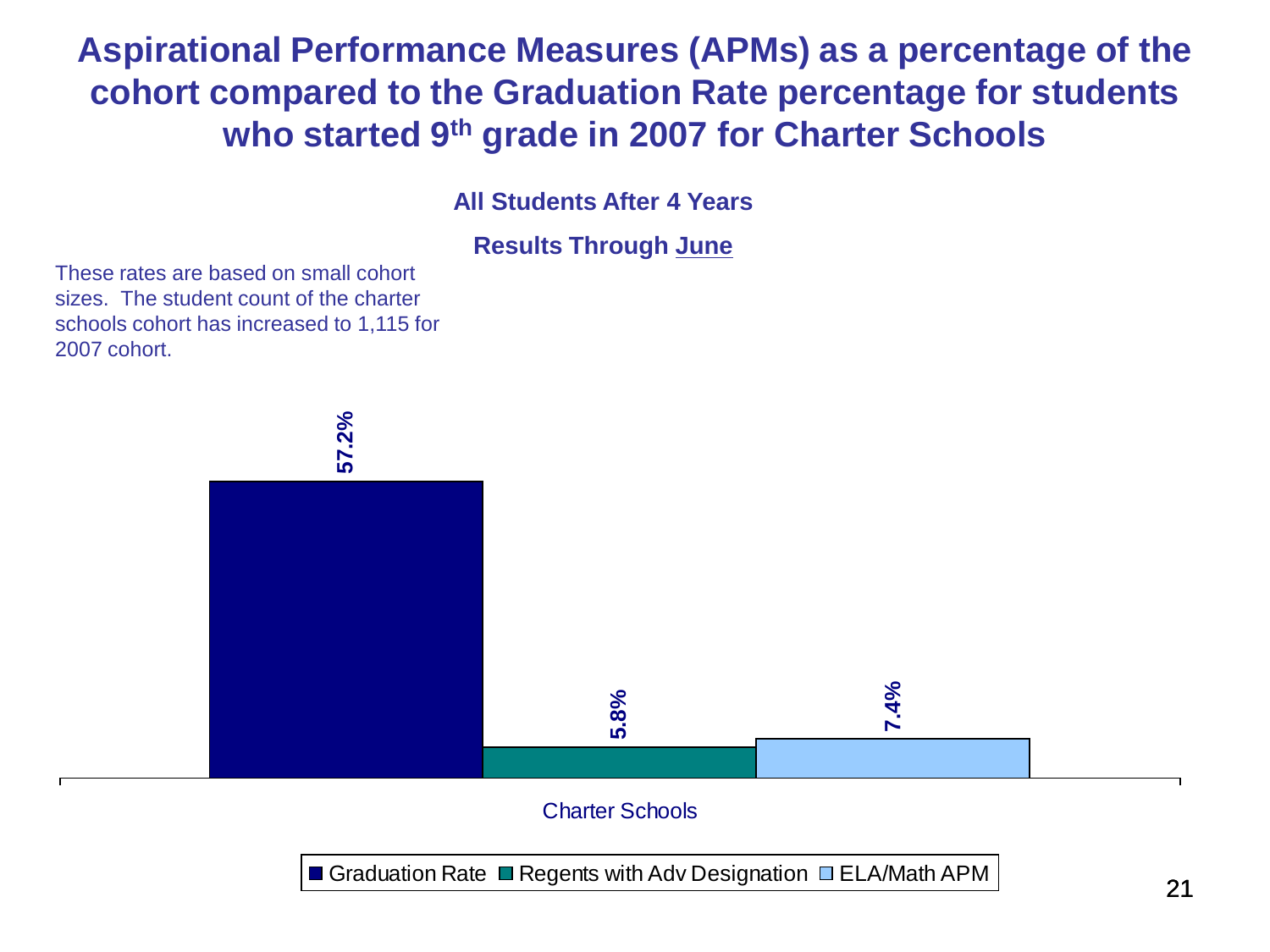



# **Graduation Rates: Students Who Started 9th Grade In 2003, 2004, 2005, 2006, and 2007**



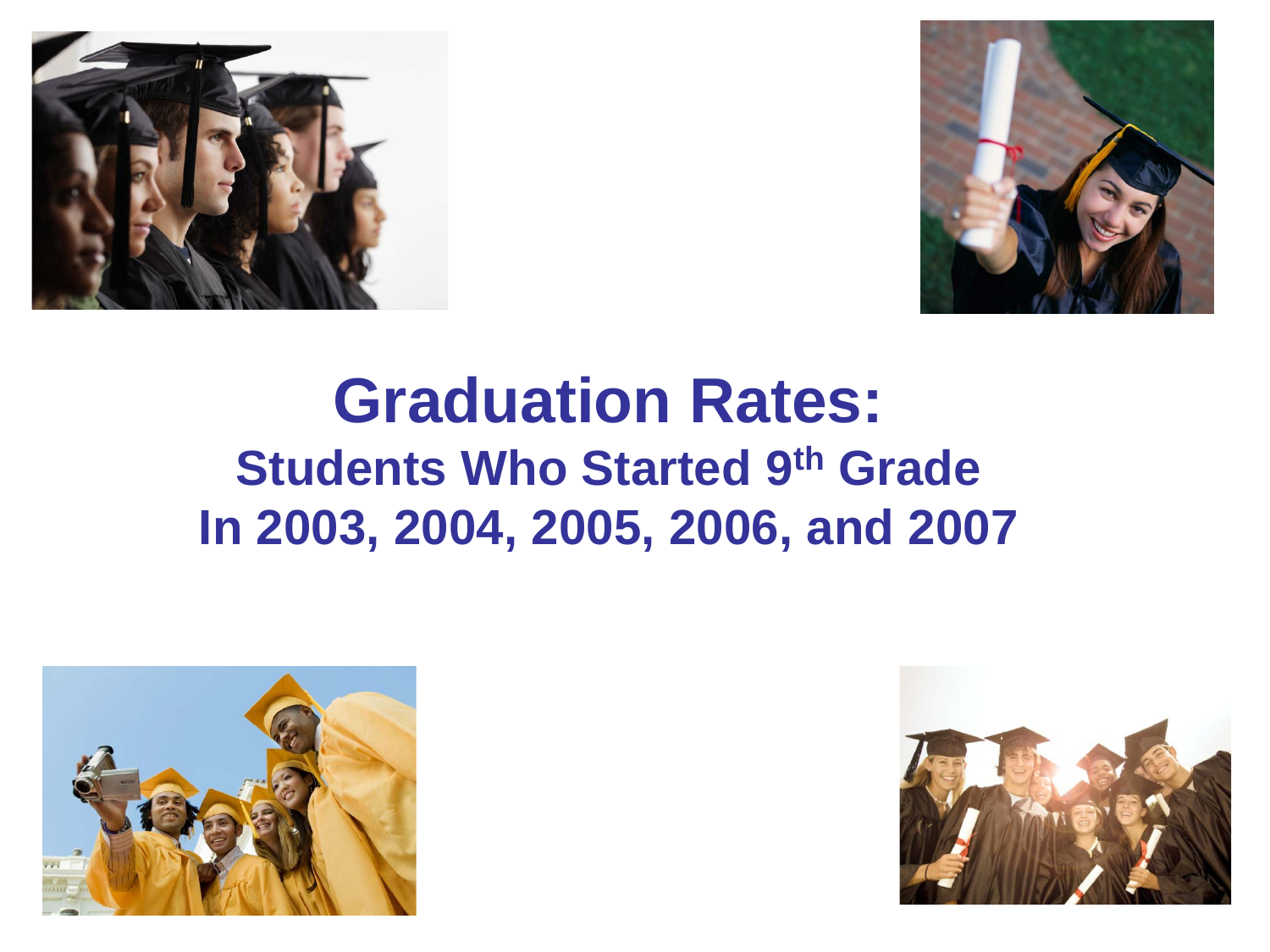# **Buffalo**

#### **Percentage of Students Graduating with Regents or Local Diploma After 4, 5 and 6 Years Results Through June**



\* 2006 5-year and 2007 4-year cohorts include students enrolled for at least one day in a school or the district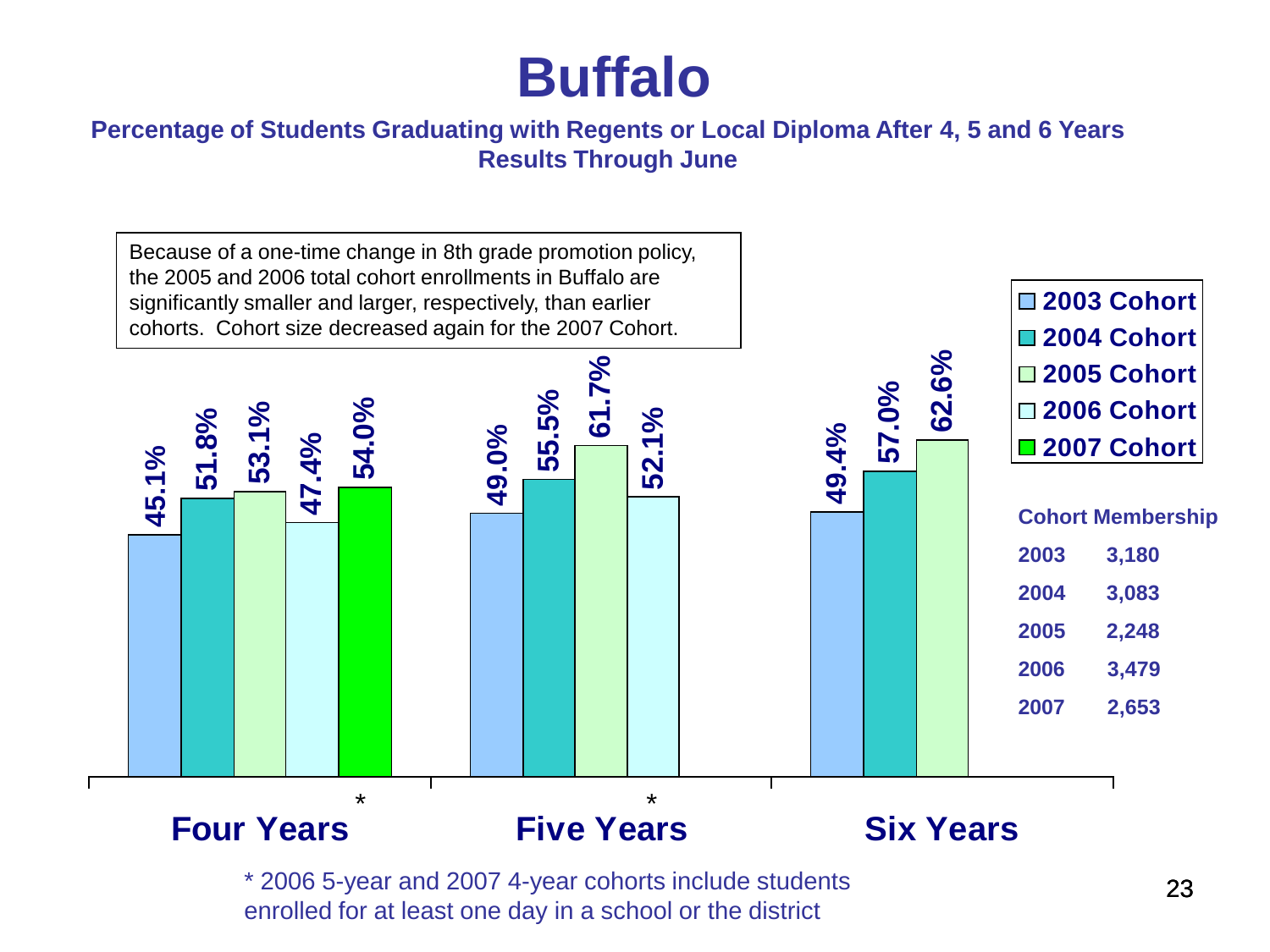#### **Local Diploma Phase-Out\* Timeline Requirements for Students Entering Grade 9 in:**

|                                                        | September<br>2002-04 | September<br>2005 | September<br>2006 | September<br>2007 | September<br>2008 | September<br>2009 | September<br>2010 | September<br>2011 |
|--------------------------------------------------------|----------------------|-------------------|-------------------|-------------------|-------------------|-------------------|-------------------|-------------------|
| <b>Regents</b><br><b>Examination</b><br>score of $65+$ | $\boldsymbol{0}$     | $\overline{2}$    | 3                 | $\overline{4}$    | N/A               | N/A               | N/A               | N/A               |
| & Regents<br><b>Examination</b><br>score of 55-64      | $1 - 5$              | $\overline{3}$    | 2                 | $\mathbf{1}$      | N/A               | N/A               | N/A               | N/A               |
| Or, for<br>students with<br>disabilities:              |                      |                   |                   |                   |                   |                   |                   |                   |
| <b>Regents</b><br><b>Examination</b><br>score of 55-64 | $1 - 5$              | $1-5$             | $1-5$             | $1-5$             | $1 - 5$           | $1-5$             | $1-5$             | $1-5$             |
| <b>Regents</b><br><b>Competency</b><br><b>Tests</b>    | $1-6$                | $1-6$             | $1-6$             | $1-6$             | $1-6$             | $1-6$             | $1-6$             | N/A               |

. corresponding Regents Competency Test. \* The local diploma option remains for general education students who pass three Regents examinations with a score of 65 or above and two Regents examinations through an appeals process. In addition, students with disabilities who first enter grade 9 in September 2005 or later and earn a Regents examination score between 55 and 64 continue to be eligible for a local diploma. Students with disabilities who first enter grade 9 no later than the 2010-11 school year, but fail any of the five required Regents examinations, may earn a local diploma by passing the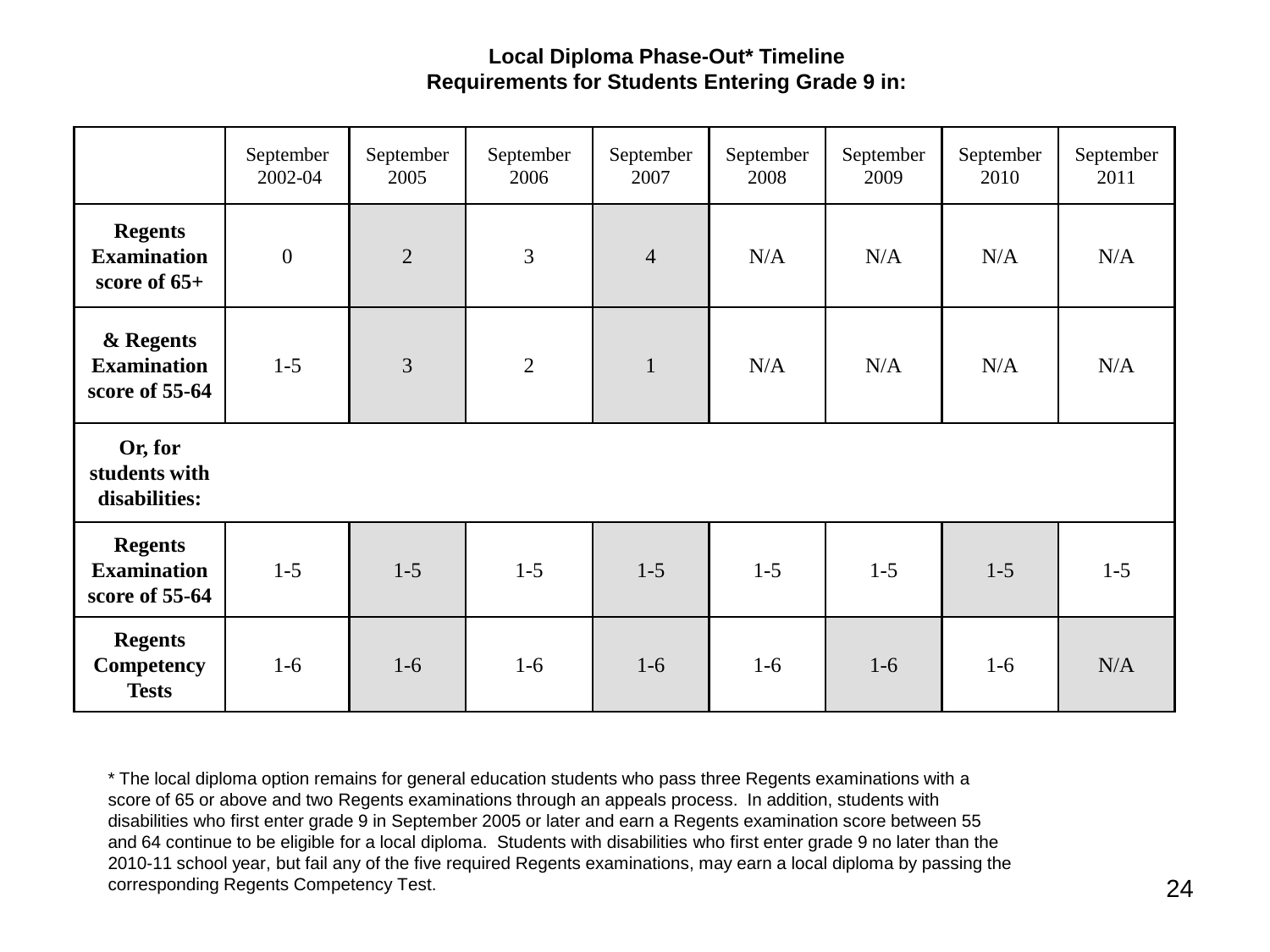#### **Mathematics Regents Examinations Implementation / Transition Timeline**

#### **Approved by the Board of Regents 12/8/05**

|                      | <b>Mathematics</b><br>$\mathbf{A}$                    | <b>Mathematics</b><br>$\bf{B}$                     | Algebra                                             | Geometry                                            | Algebra 2/<br><b>Trigonometry</b>                   |
|----------------------|-------------------------------------------------------|----------------------------------------------------|-----------------------------------------------------|-----------------------------------------------------|-----------------------------------------------------|
| 2006-07              | $\mathbf X$                                           | $\mathbf X$                                        |                                                     |                                                     |                                                     |
| 2007-08              | $\mathbf X$                                           | $\mathbf X$                                        | $\mathbf{X}$<br>First admin. in<br><b>June 2008</b> |                                                     |                                                     |
| 2008-09              | $\mathbf{X}$<br>Last admin. in<br><b>January 2009</b> | $\mathbf X$                                        | $\mathbf X$                                         | $\mathbf{X}$<br>First admin. in<br><b>June 2009</b> |                                                     |
| 2009-10              |                                                       | $\mathbf{X}$<br>Last admin. in<br><b>June 2010</b> | $\mathbf X$                                         | $\mathbf X$                                         | $\mathbf{X}$<br>First admin. in<br><b>June 2010</b> |
| 2010-11              |                                                       |                                                    | $\mathbf X$                                         | $\mathbf X$                                         | $\mathbf X$                                         |
| 2011-12<br>$\bullet$ |                                                       |                                                    | $\mathbf X$                                         | $\mathbf X$                                         | $\mathbf X$<br>25                                   |